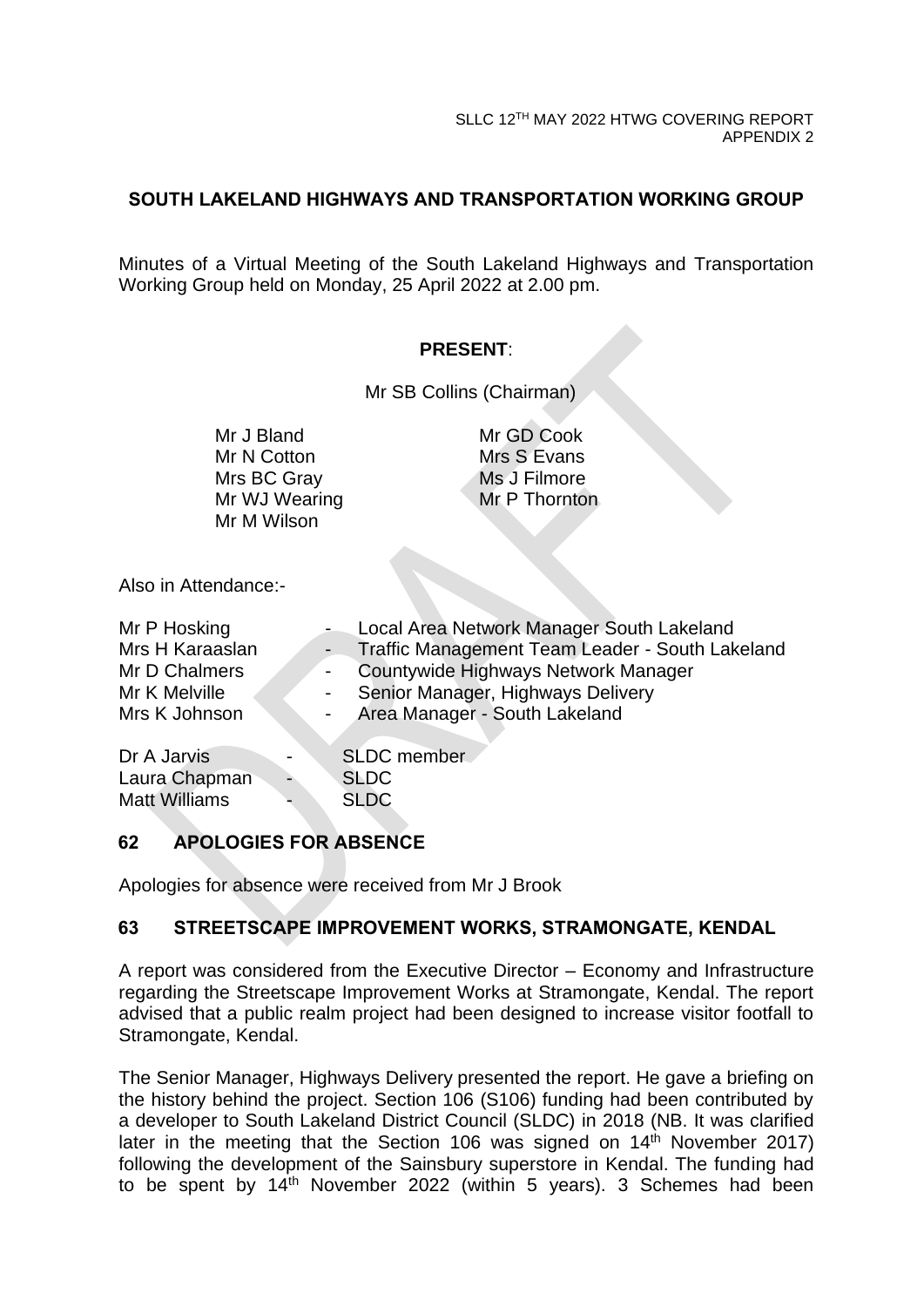suggested, with design 3, the gateway project, being the option chosen by the Town Team This would be the first step in the Kendal Streetscape scheme. The Senior Manager, Highways Delivery emphasised the importance of the delivery of a high quality project.

Cumbria County Council and SLDC officers had reviewed design 3 in terms of risks, of which there were three: timescale, availability of labour and the availability of materials. The Senior Manager, Highways Delivery informed members that designs 1 and 2 had been disregarded so the Working Group's decision related to design 3. Attention was drawn to the options for members which had been set out in the report. These were set out in full by the Senior Manager, Highways Delivery. He advised that the S106 funding could be used for other highways work which could be delivered by November 2022 and the funding for the project could be provided using another highways budget. This would ensure the S106 funding was used by the deadline date. It was explained that design 3 would allow the S106 funding to be returned to Sainsbury should it not be spent by the deadline date.

A member queried the deadline date by which the S106 funding had to be spent. If it was a five year period, he suggested that 2023 was the deadline date. He asked for clarification on whether the money could be clawed back by Sainsbury if it was not spent. The Senior Manager, Highways Delivery confirmed that S106 funding had to be spent within 5 years. He explained that the S106 funding could be used to resurface Stramongate and therefore not put the funding at risk of being returned to the developer. The member asked for a legal opinion on what the funding could be used for as a previously suggested scheme for river lighting had been refused as it had not fulfilled the S106 funding criteria. Ms Chapman advised that the S106 funding had to be spent in the town centre and she would seek legal opinion during the meeting to ascertain the criteria on what it could be spent on. The member was disappointed that legal opinion had not been sought before the meeting and was not inclined to agree to the recommendation on that basis.

Mr Williams advised that the S106 funding was to improve the pedestrian route between Kendal station and Stramongate. He considered that the definition of 'improvement' was important and anything viewed as maintenance would likely not be an acceptable use of the S106 funding.

The Chair asked for a legal opinion so that members could make a fully informed decision.

After referring to the S106 funding being spent on surfacing, a member asked if it could be used to widen pavements or would it only be for improvement work. He asked for clarity on the date by which the S106 funding had to be spent and whether the entire amount had to be spent by November 2022. Clarification was sought on the 'other bodies' to be consulted before constructing a road hump. The Senior Manager, Highways Delivery explained about pavement realignment and the option for a shared surface up to Stramongate and advised that utilities companies would be consulted to ensure there were no scheduled works that would result in the lifting of the new surface.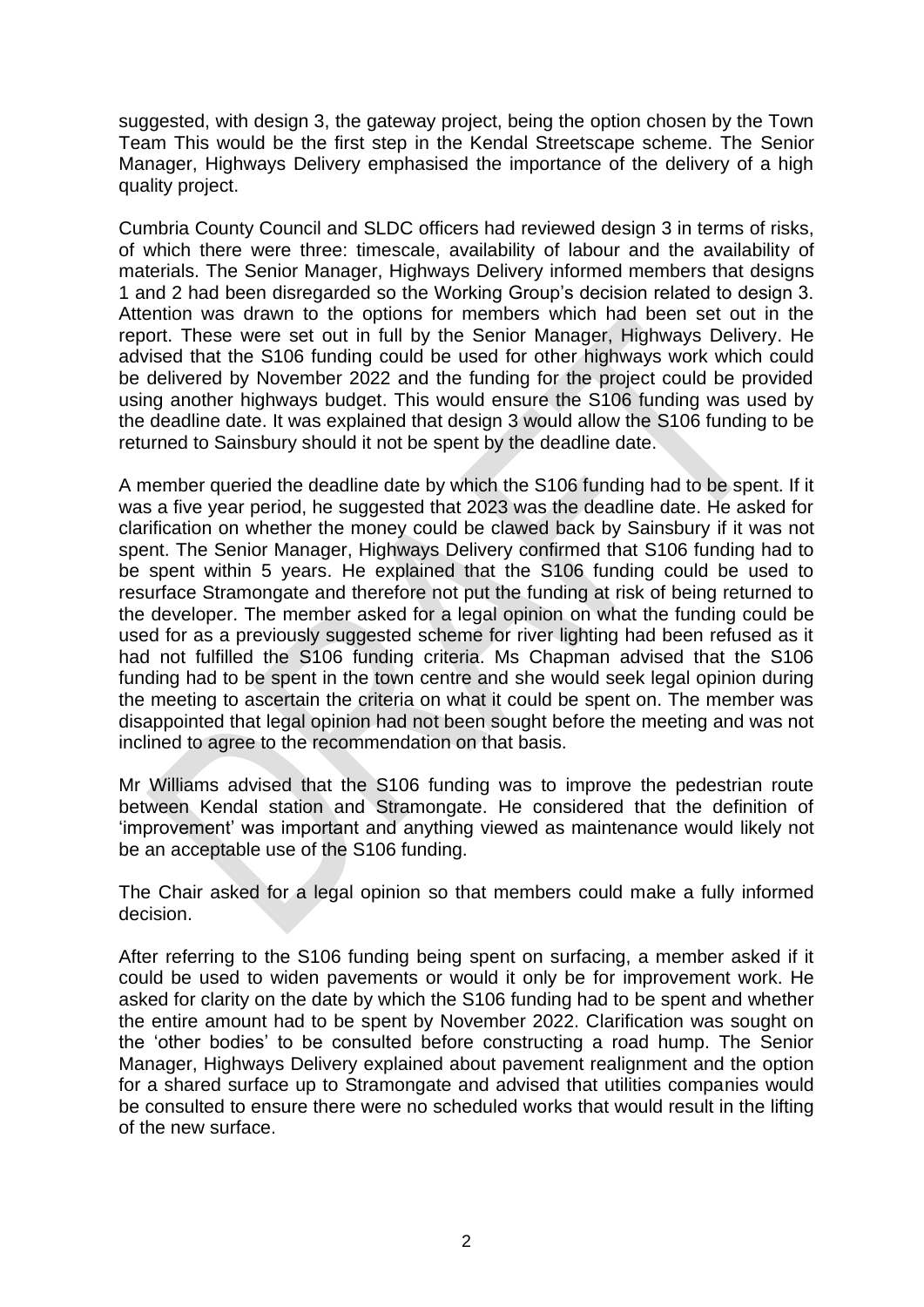Ms Chapman reported that all S106 funding had to be spent by 14th November 2022. The Senior Manager, Highways Delivery advised that this would make the project very tight to deliver.

One member considered that the project would not be effective as it was essentially for vehicles and vehicles did not travel up Stramongate. He felt that there would be a better impact if Stramongate was for pedestrians and buses only.

Design 3 was presented on screen for members. The Senior Manager, Highways Delivery explained that at present, there were no plans to restrict vehicles on Stramongate. He commented on the improvements to be made relating to slowing down access and vehicle movements and highlighted the paving to be used. He explained the new kerb line which would realign the street. He reported on the work undertaken relating to officer concerns about paving and also surface water and commented on how drainage would be improved in the new project. He reiterated his concerns about the tight timescale and risks relating to the availability of materials and labour.

After being advised that designs 1 and 2 would not be incorporated into design 3, a member expressed her disappointment and added that she would not want the S106 funding be given back to the developer. The member asked if the S106 funding could be used for other things such as paying for contractors to do the work so the S106 funding was spent by the deadline. The Senior Manager, Highways Delivery presented a map of design 3 and explained the location, the surfacing to be used, where the drainage channel was located and how footfall would be increased following pedestrian use of Gooseholme Bridge. He advised that part of the S106 funding had been used to design the project so approximately £200,000 remained for construction costs. He acknowledged that it was the intention to appoint a contractor to deliver this scheme.

Discussion ensued on enhancing Stramongate in a straightforward way. A member stated that the number of vehicles would need to be reduced and asked for an explanation of the existing parking provision in the area. The Traffic Management Team Leader - South Lakeland explained the current parking provision for disabled drivers and for loading vehicles. She reminded members of the Experimental Traffic Regulation Order which had been determined by the Local Committee, highlighting that if any changes to current parking provision were required there would be a complex and challenging process to go through which would need to adhere to Blue Badge regulations.

Referring to the type of materials to be used in the project, a member asked if they could be sourced if the Working Group made a decision to go ahead with design 3 at this meeting. The Senior Manager, Highways Delivery talked to members about the current financial climate where materials were increasing in price at a regular rate and how the availability of materials was changing. He was looking to source materials that were available 'off the shelf' at any time rather than material that needed to be quarried to order. He informed members how his preference would be to have the project delivered by a framework contractor by November 2022 so they would have the risk and not the County Council.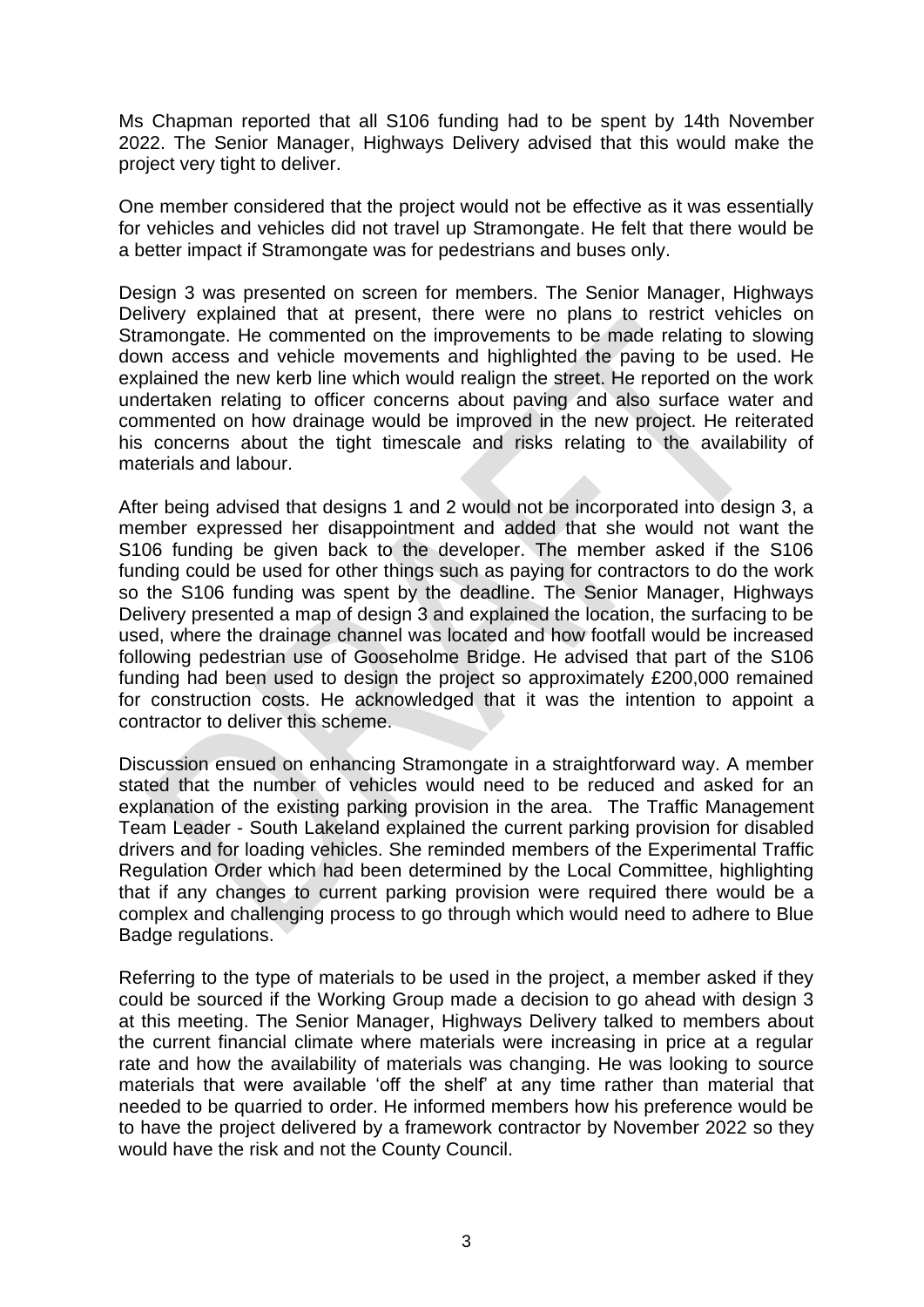After referring to the risks associated with the project, a member urged members to give the project the go ahead so that officers could spend the S106 funding as soon as possible so it was not clawed back.

Local member, Mr Cook explained how Stramongate was the main access to South Lakeland House and the route traffic took in the area. He noted that on the right hand side of the road at Stramongate there was a market and asked if the stall holders had been consulted. He suggested they could be relocated further into Kendal town centre. Ms Chapman confirmed that they had been consulted but they would be consulted again. Additionally, a number of respondents to the consultation did not want the stalls to be affected.

Discussion turned to the entrance of Stramongate. Following a member's questions on whether there was a raised footway and if the entrance to Stramongate would be too tight for delivery vehicles to turn, the Senior Manager, Highways Delivery talked members through the design, adding that large vehicles would not have to go over the kerb and they would be able to access Stramongate with ease. The member raised his concerns that the paving used in the design would not withstand the weight of large vehicles resulting in cracked paving. Dr Jarvis, SLDC concurred with this. The same member was also concerned about the trees to be used in the project in terms of their height, their damaging utilities and how they would look in ten years' time. He considered them unnecessary. The Senior Manager, Highways Delivery explained how tree pits would be used and expressed confidence that no damage would be done to utilities. Ms Chapman noted that the type of tree would be identified at a later date. The Senior Manager, Highways Delivery reported on the industry standard materials that would be used in the project and confirmed that they would withstand vehicles of 44 tonnes so would not break or be damaged. He thought there would only be an issue if utilities companies lifted the surface which is why officers were liaising with utilities companies to ensure there was no planned works for 2 years.

The Chair asked for a response to members' requests for legal advice on what the S106 funding criteria was in terms of what it could be spent on. Ms Chapman advised that it was to improve the pedestrian route into the town centre, to improve the pavement. It could not be used for road surfacing along the route.

The Chair reminded the Working Group that the final decision would be made at the South Lakeland Local Committee meeting on 12 May 2022.

Discussion ensued on the recommendation of the Working Group to Local **Committee.** 

A couple of members referred to the length of time (nearly three weeks) between the meeting of the Working Group decision being made and the determination of the decision by the Local Committee. They asked if the decision was made by the Working Group at this meeting could officers start work immediately on the project, before the decision was determined by the Local Committee. It was noted that there would be the Call in period but this could be waived by the Chair of the Communities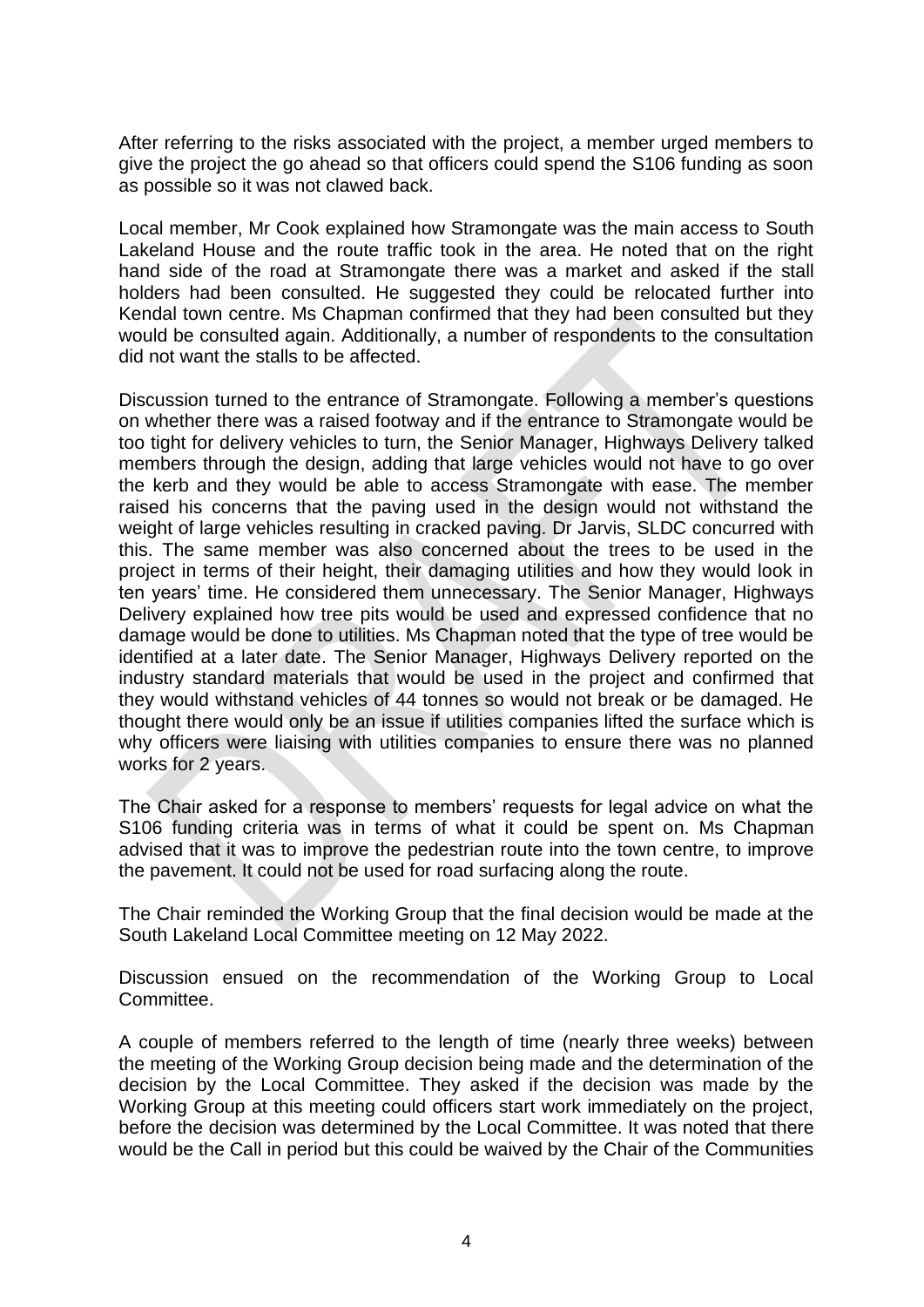and Place Scrutiny Advisory Board, who coincidentally was Chair of the Highways and Transportation Working Group.

The Senior Manager, Highways Delivery talked members through the next steps in the project which included the development of a detailed design which would inform the quantity of work to be undertaken and inform the project going forward. It was important that officers formulated a framework contract. At this time, of critical importance was whether a contractor could be secured to ascertain if the project was buildable and that the work was undertaken as soon as possible. Ms Chapman reported that an architect had been asked to ascertain the materials to be used and how long the project would take to complete.

It was proposed by Mr Wearing that design 3 be agreed as the preferred option as there had been cross party support during the meeting for it. Mr Bland seconded the motion. The Chair proposed an amendment that design 3 without trees was the agreed option as they may damage utilities and were an added complication to the design. Mr Bland withdrew his second for the substantive motion as he supported The Chair's amendment. Consequently there was no seconder for Mr Wearing's motion and it fell. Mr Bland seconded the Chair's motion.

A short discussion took place on whether the decision could be delegated to the Chair and Vice Chair of the Local Committee and the Area Manager. The Area Manager reminded the Working Group that it had no decision making powers and the decision on the design would be made by the Local Committee on 12 May 2022.

A member asked that in the period of time between the Working Group meeting and the meeting of the Local Committee that officers progress the work required to move the project forward.

The motion was put to the Working Group that Design 3 without trees be recommended to Local Committee. The vote was cast as follows: 4 in favour, 2 against and 0 abstentions.

Members noted that when the Working Group's recommendation was considered by the Local Committee, further debate could be had.

The Chair expressed his concern about how the decision had been brought before the Highways and Transportation Working Group and the Local Committee on 12 May 2022 at the last minute. He would raise the issue at the County Council's Audit and Assurance Committee as he considered that the project should have been progressed with fewer associated risks and within a more appropriate timescale.

#### RESOLVED that,

- 1 The Working Group recommends that Design 3 without trees is the preferred option
- 2 The Working Group notes that South Lakeland District Council wish enter into an agreement made under Section 278 Highways Act 1980, with the County